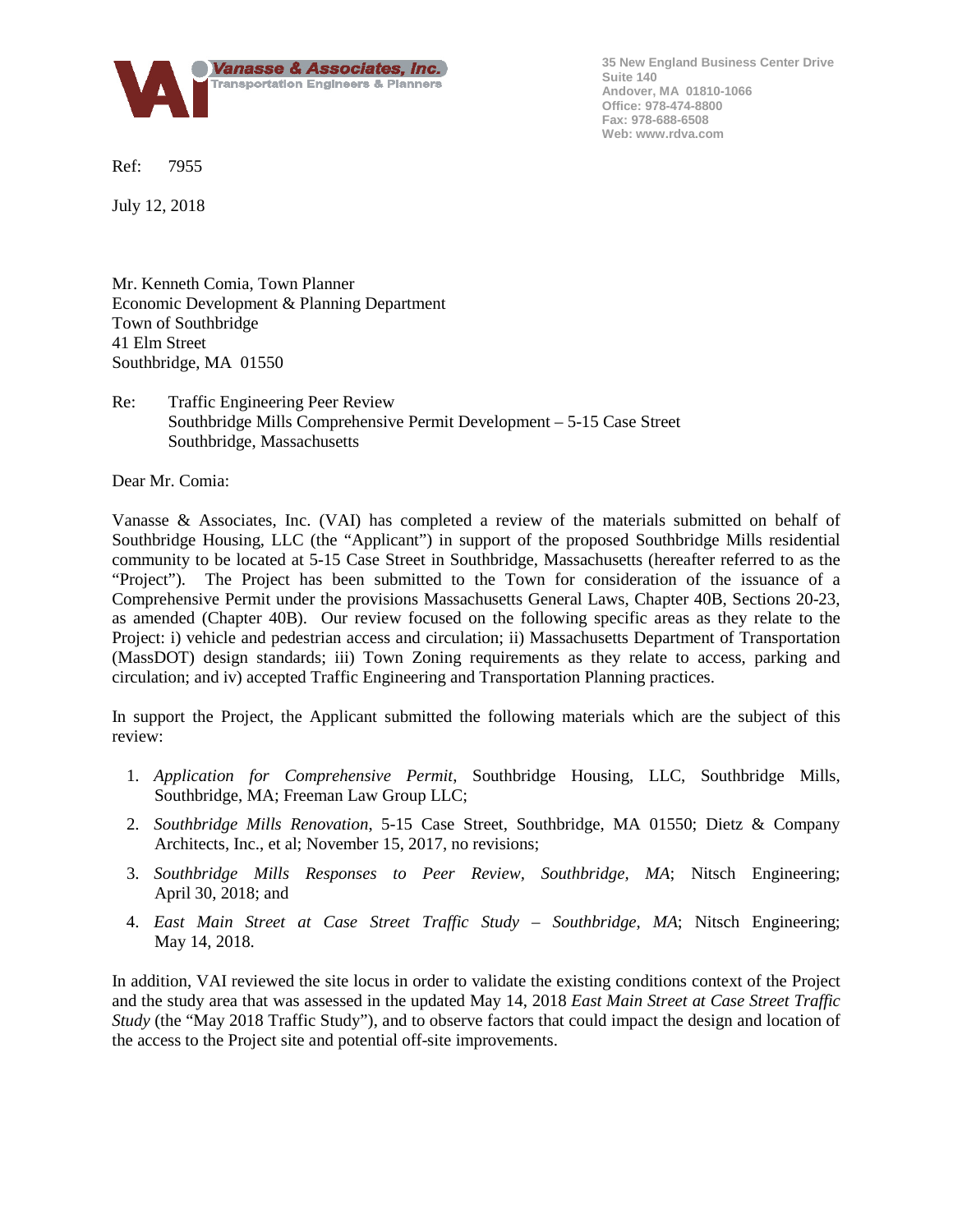Mr. Kenneth Comia July 12, 2018 Page 2 of 8

Based on our review of the May 2018 Traffic Study and the accompanying Site Plans, we have determined that the materials were prepared in a professional manner and following the applicable standards of care. That being said, the information that was presented as a part of the May 2018 Traffic Study is not sufficient to ascertain the potential impact of the Project on the transportation infrastructure or to render an opinion as to the adequacy of the access to the Project site or the internal roadway network to safely convey vehicles, pedestrians and emergency vehicles. As such, we have requested that the Applicant provide an abbreviated *Transportation Impact Assessment* prepared in accordance with MassDOT's *Transportation Impact Assessment (TIA) Guidelines*. In addition, we have requested that the Applicant's engineer review and revise specific elements of the Site Plans with regard to access, internal circulation, and parking layout.

The following summarizes our review of the materials submitted in support of the Project. Our comments are indicated in *italicized* text, with those requiring responses or additional information *bolded*.

# **PROJECT DESCRIPTION**

The Project will entail the adaptive reuse of the existing three-story brick building located at 5-15 Case Street in Southbridge, Massachusetts, to accommodate a 48-unit residential apartment community to be known as Southbridge Mills. The Project site is located in the southern portion of the historic American Optical Company mill complex, now known as the Southbridge Business Center, which includes a total of 14 buildings and associated parking areas and appurtenances. The subject portion of the mill complex that will contain the Project encompasses  $2.4 \pm \text{acres}$  of land that is bounded by a canal conveying the Quinebaug River the north; East Main Street to the south and west; and a onestory brick building("Building 49") that is a part of the Southbridge Business Center to the east.

Access to the Project will be provided by way of Case Street, a private roadway within the Southbridge Business Center that intersects East Main Street (Route 131) at the west end of the Project site, continuing thereafter into the Southbridge Business Center and connecting to Optical Drive.

Parking is proposed for 53 vehicles, of which 31 parking spaces will be located within the Project site and 22 parking spaces will be located on an adjacent parcel of land for which the Applicant has entered into a Ground Lease, or an approximate parking ratio of 1.1 spaces per residential unit.

## **MAY 2018 TRAFFIC STUDY**

The May 2018 Traffic Study provided an existing conditions context for the Project based on available information obtained from MassDOT and a field visit conducted by the Applicant's engineer on Thursday, April 5, 2018. The Applicant's engineer noted several deficiencies related to the access to the Project site from East Main Street for both vehicles and pedestrians for which a series of improvements were suggested for "consideration" as a part of the Project.

*Comment: The information that was presented as a part of the May 2018 Traffic Study is not sufficient to ascertain the potential impact of the Project on the transportation infrastructure or to render an opinion as to the adequacy of the access to the Project site or the internal roadway network to safely convey vehicles, pedestrians and* 

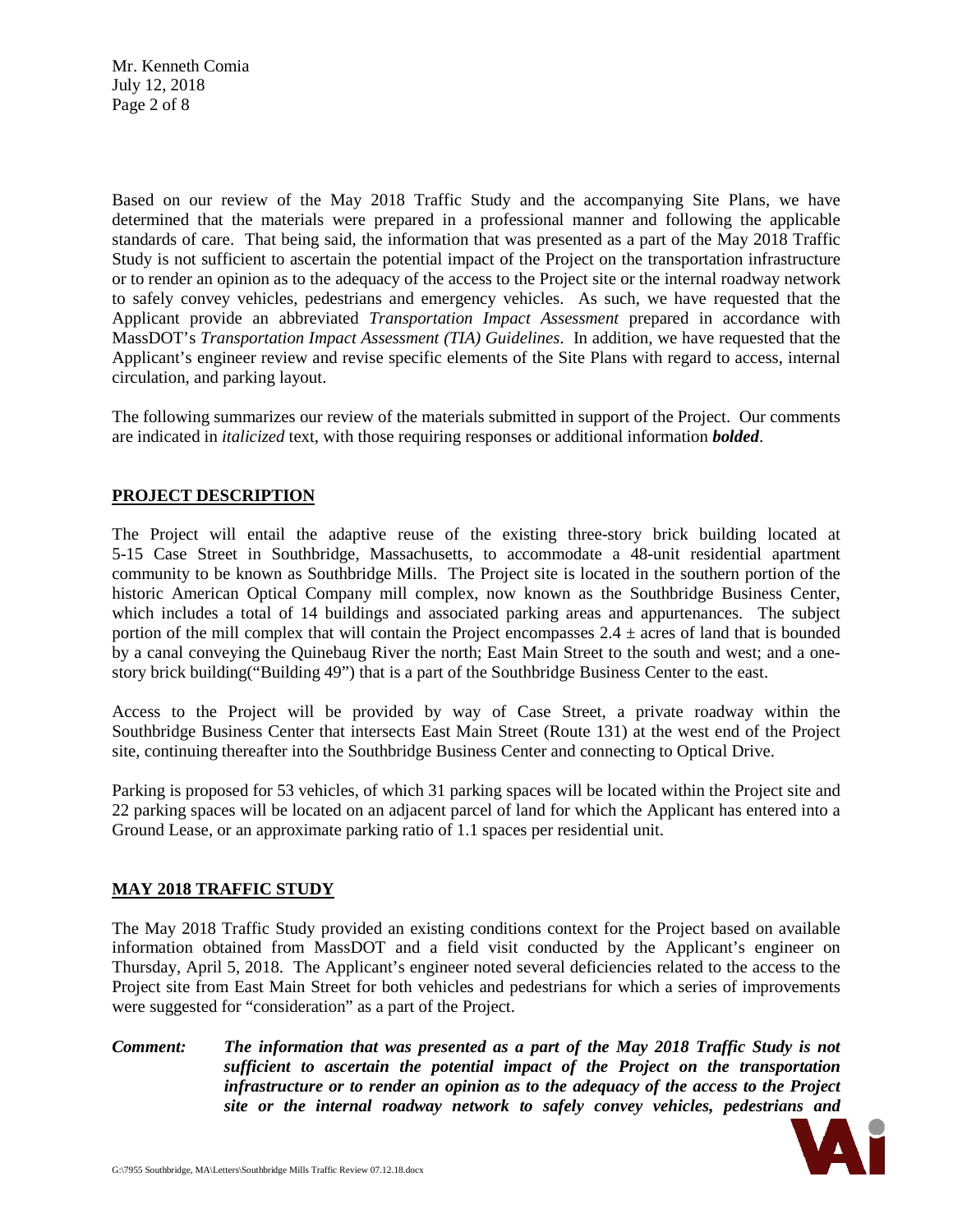*emergency vehicles. Given the relatively small incremental impact that the Project will likely have on the transportation infrastructure, the Applicant should provide an abbreviated Transportation Impact Assessment (TIA) for the Project focused on the East Main Street/Case Street intersection and East Main Street in the vicinity of the Project site. The TIA should be prepared in general conformance with MassDOT's Transportation Impact Assessment (TIA) Guidelines. By way of guidance to the Applicant's engineer, we offer the following suggested scope of work for the TIA:*

- *Obtain a 48-hour (two consecutive weekdays) automatic traffic recorder count on East Main Street in the vicinity of the project site to include vehicle travel speeds.*
- *Obtain manual turning-movement and vehicle classification counts for a two-hour weekday morning period (7:00 to 9:00 AM) and a three-hour weekday evening period (3:00 to 6:00 PM) at the intersection of East Main Street at Case Street.*
- *Complete an inventory of pedestrian and bicycle accommodations and available public transportation services.*
- *Obtain motor vehicle crash data for East Main Street in the vicinity of the Project site and at the East Main Street/Case Street intersection for the most recent fiveyear period available from MassDOT and/or local police department records, and perform crash rate calculations. The calculated crash rates should be compared to the MassDOT statewide and District 3 average crash rates.*
- *Estimate future No-Build traffic volumes from historic traffic counts and from information on recently approved or proposed projects based on consultation with the Southbridge Economic Development and Planning Department. The future conditions horizon year shall be established as 2025, a 7-year projection from the base year (2018) in accordance with MassDOT guidelines.*
- *Estimate traffic generated by the project based on trip-generation data available from the Institute of Transportation Engineers (ITE)[1](#page-2-0) for each analysis period (average weekday and weekday morning and evening peak hours). Traffic volumes expected to be generated by the Project should be added to the future No-Build traffic volumes to establish the Build condition traffic volumes.*
- *Assess volume-to-capacity ratios, level of service, and vehicle queuing for existing and future conditions at the East Main Street/Case Street intersection, with the results summarized in a tabular format. The traffic analysis should be based on the existing street system and any planned roadway improvements. The following analysis conditions should be examined:*
	- − *Existing conditions – 2018*
	- − *Future conditions without the proposed project (No-Build condition) – 2025*
	- − *Future conditions with the proposed project (Build condition) – 2025*



<span id="page-2-0"></span> $\frac{1}{1}$ <sup>1</sup>Trip Generation, 10<sup>th</sup> Edition; Institute of Transportation Engineers; Washington, DC; 2017.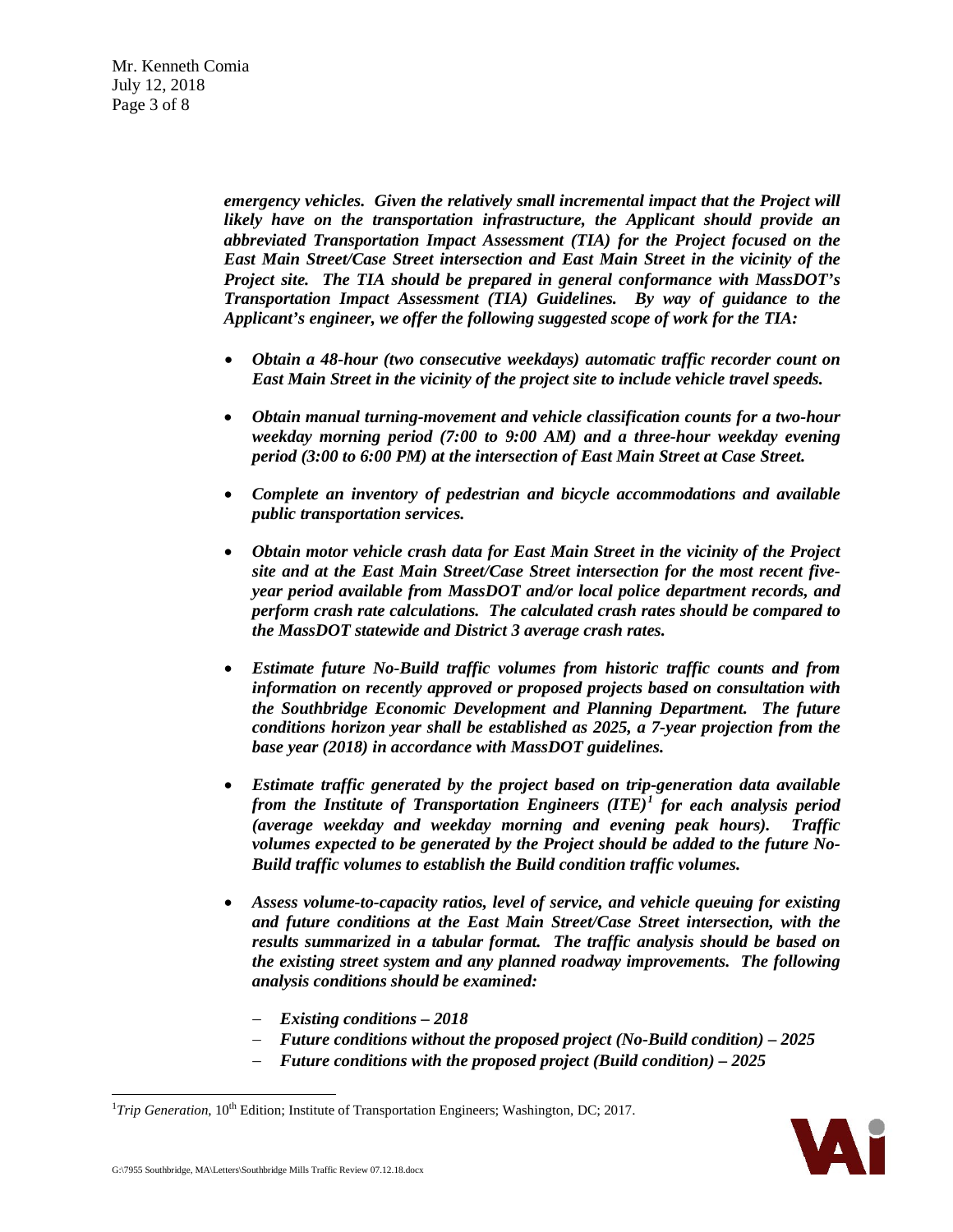Mr. Kenneth Comia July 12, 2018 Page 4 of 8

- *Perform sight distance measurements at the intersection of East Main Street at Case Street in accordance with American Association of State Highway and Transportation Officials (AASHTO)[2](#page-3-0) standards. The measured sight distances should be compared to the recommended AASHTO sight distances based on the measured 85th percentile vehicle travel speed along East Main Street approaching the driveway or the posted speed limit, whichever is higher, and should include the stopping sight distance along East Main Street approaching the intersection (both directions) and the intersection sight distance for a motorist exiting Case Street looking to the left and right along East Main Street.*
- *Evaluate internal circulation for motor vehicles, pedestrians and bicyclists.*
- *To the extent that turn restrictions may be proposed at the East Main Street/ Case Street intersection, the Applicant's engineer should indicate how the restricted movements will be accommodated, either through redirection within the Southbridge Business Center or use of alternative travel routes along East Main Street.*
- *Recommendations for specific improvements to the transportation infrastructure should be made that are designed to: i) provide safe and efficient access to the Project site; ii) address current safety deficiencies; and iii) accommodate projectrelated traffic (motor vehicles, pedestrians and bicyclists, as appropriate). The responsible party for implementation of the improvement measures should be defined.*

*The TIA should be stamped and signed by the Professional Engineer in responsible charge for the preparation of the document as required pursuant to Massachusetts General Law.*

# **SITE PLANS**

The following comments are offered with respect to our review of the plan set titled, "Southbridge Mills Renovation, 5-15 Case Street, Southbridge, MA 01550", prepared by Dietz & Company Architects, Inc., et al and dated November 15, 2017, no revisions (hereafter referred to as the "Site Plans").

*1. A truck turning analysis should be provided for the Southbridge Fire Department design vehicle and a single-unit (SU) truck (representative of a moving van, trash/refuse truck or similar). The turning analysis should demonstrate that the subject vehicles can access and circulate within the Project site in an unimpeded manner. To the extent that turn restrictions are proposed at the East Main Street/Case Street intersection, the travel route for the fire truck should be confirmed with the Fire Department and reflected in the turning analysis.*

<span id="page-3-0"></span> $\frac{1}{2}$ *A Policy on Geometric Design of Highway and Streets,* 6th Edition; American Association of State Highway and Transportation Officials (AASHTO); 2011.

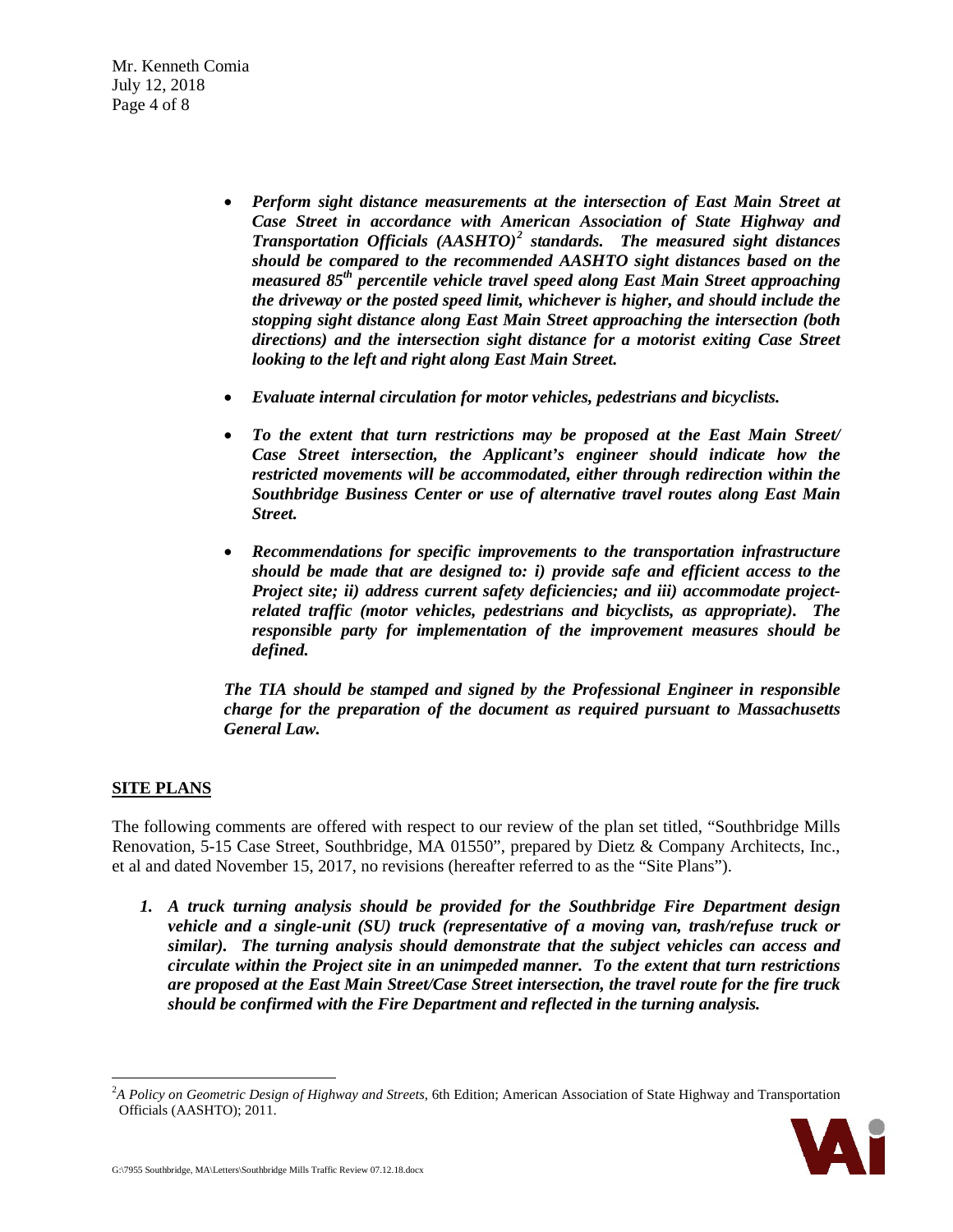Mr. Kenneth Comia July 12, 2018 Page 5 of 8

- *2. Internal to the Project site, circulating roads and drive aisles should be a minimum of 23-feet in width for two-way travel and where adjacent to perpendicular parking, or as required to accommodate truck access and fire truck turning maneuvers. We note that the May 2018 Traffic Study observed that "2 vehicles cannot enter/exit Case Street at the same time" and should be addressed through a redesign of Case Street and the East Main Street/Case Street intersection.*
- *3. The Site Plans should incorporate the recommendations from the May 2018 Traffic Study regarding the realignment of the Case Street approach to East Main Street, improving the corner radii and installing curbing along the south side of East Main Street to better define the parking lot opposite the Project site. The improved intersection should be designed so as not to require the implementation of turn restrictions to/from Case Street and to afford the required lines of sight for safe operation.*
- *4. Fire lanes and/or emergency access drives, where provided, should be a minimum of 20-feet in width pursuant to the requirements of NFPA® 1. [3](#page-4-0)*
- *5. The Applicant should indicate how access will be maintained to "Building 49" for trucks and employees, including any required parking accommodations, and how these accommodations impact the parking supply that will be afforded to the Project. A truck turning analysis should be performed for the delivery route to "Building 49" using the requisite design vehicle with the planned roadway and parking lot modifications that are proposed as a part of the Project.*
- *6. The centerline profile of the Case Street approach to East Main Street should not exceed 2 percent within 50-feet of East Main Street in order to provide a leveling area for vehicles exiting the Project site.*
- *7. Vehicles exiting the Project site should be placed under STOP-sign control with a marked STOP-line provided.*
- *8. The Site Plans should incorporate the recommendations from the May 2018 Traffic Study regarding sidewalk installation, the addition marked crosswalks and the construction of ADA compliant wheelchair ramps. In addition, the Site Plans should incorporate the recommendation to install a pedestrian actuated Rectangular Rapid Flashing Beacon (RRFB) and associated pedestrian crossing warning signs at and in advance of the East Main Street crosswalk.*
- *9. The sight triangle areas for the East Main Street/Case Street intersection should be shown on the Site Plans along with a note to indicate: "Signs, landscaping and other features located within sight triangle areas shall be designed, installed and maintained so as not to exceed 2.5 feet in height. Snow windrows located within sight triangle areas that exceed 3.5-feet in height or that would otherwise inhibit sight lines shall be promptly removed."*

<span id="page-4-0"></span> <sup>3</sup> *National Fire Protection Association (NFPA)® 1, Fire Code*, Seventh Edition; NFPA; Quincy, Massachusetts; 2015; as amended per 527 CMR.

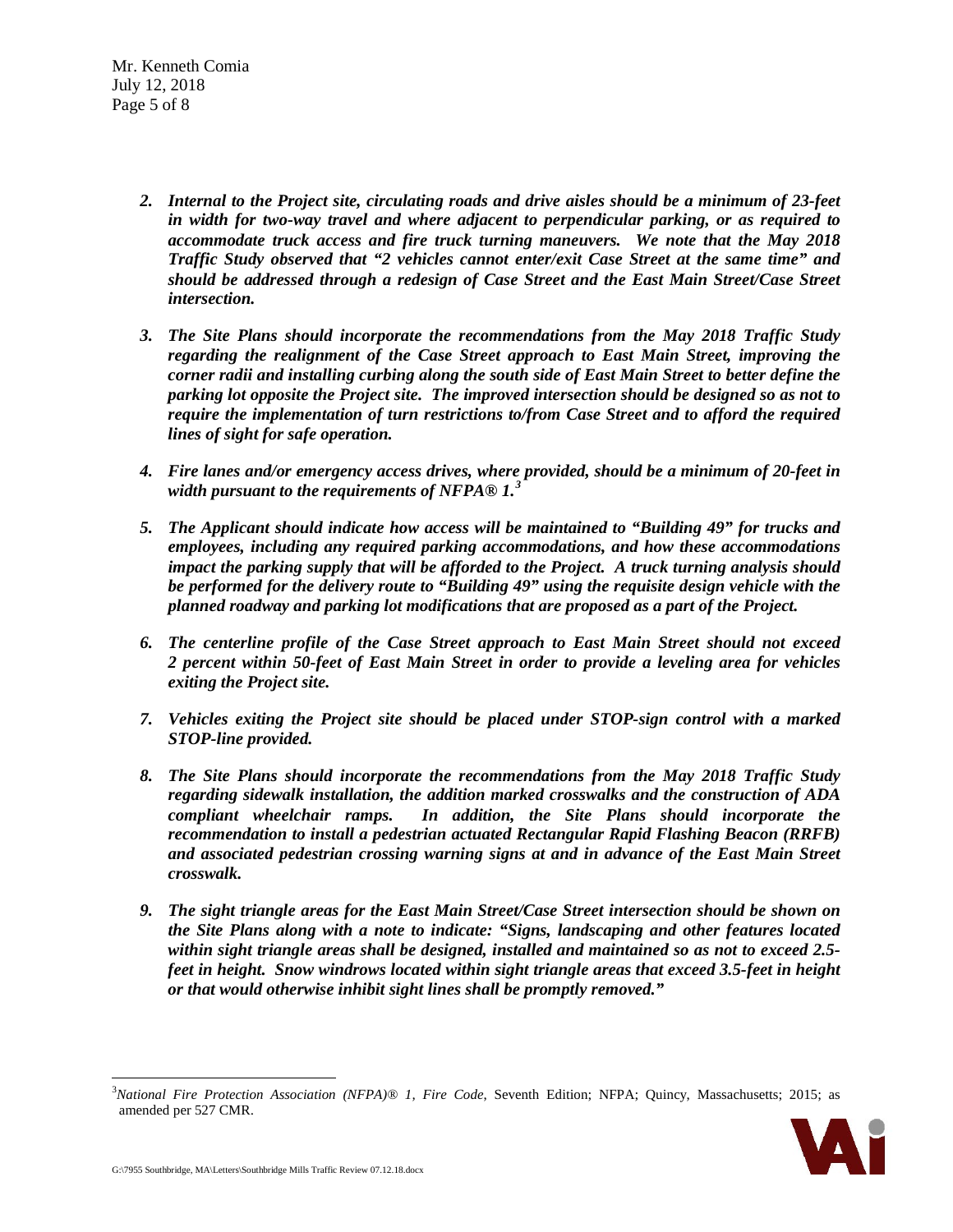- *10. The Site Plans should be revised to reflect the recommendations from the May 2018 Traffic Study concerning the necessary sign and fence relocation/removal to improve lines of sight at the East Main Street/Case Street intersection.*
- *11. A note should be added to the Site Plans stating the following: "All Signs and pavement markings to be installed within the Project site shall conform to the applicable specifications of the Manual on Uniform Traffic Control Devices (MUTCD). [4](#page-5-0) "*
- *12. The Site Plans should be revised to reflect the addition of double-yellow centerline pavement markings along Case Street as recommended in the May 2018 Traffic Study.*
- *13. The handicapped parking space situated along the north side of Case Street and adjacent to the building should be removed given its proximity to East Main Street and the resulting potential conflicts with vehicles entering and exiting the Project site.*
- *14. The parking lot should be reviewed and redesigned to eliminate the dead-end parking aisles. If this cannot be accomplished, appropriate turn-around or maneuvering areas should be provided.*
- *15. Curb stops should be provided for the two (2) parking spaces at the west end of the row of parking fronting along the south side of "Building 49" and the length of the spaces increased as necessary.*
- *16. A narrative should be provided indicating how tenant moves will be managed. The Site Plans do not include a loading area and Case Street does not afford sufficient width to stage a moving vehicle adjacent to the building. Further, the on-site parking supply is limited and does not allow for temporary use of marked spaces for loading activities.*
- *17. A narrative should be provided indicating how trash/recycling will be managed, including the location where these items will be picked-up. The pick-up location should be reflected in the truck turning analysis.*
- *18. Secure bicycle parking, including an exterior bicycle rack and a weather protected bicycle storage area should be incorporated into the Project.*
- *19. The Applicant should consult with the Southbridge School Department to define the location of the school bus waiting area for the Project.*
- *20. Consideration should be given to accommodating electric vehicle charging stations within the Project site.*

<span id="page-5-0"></span>

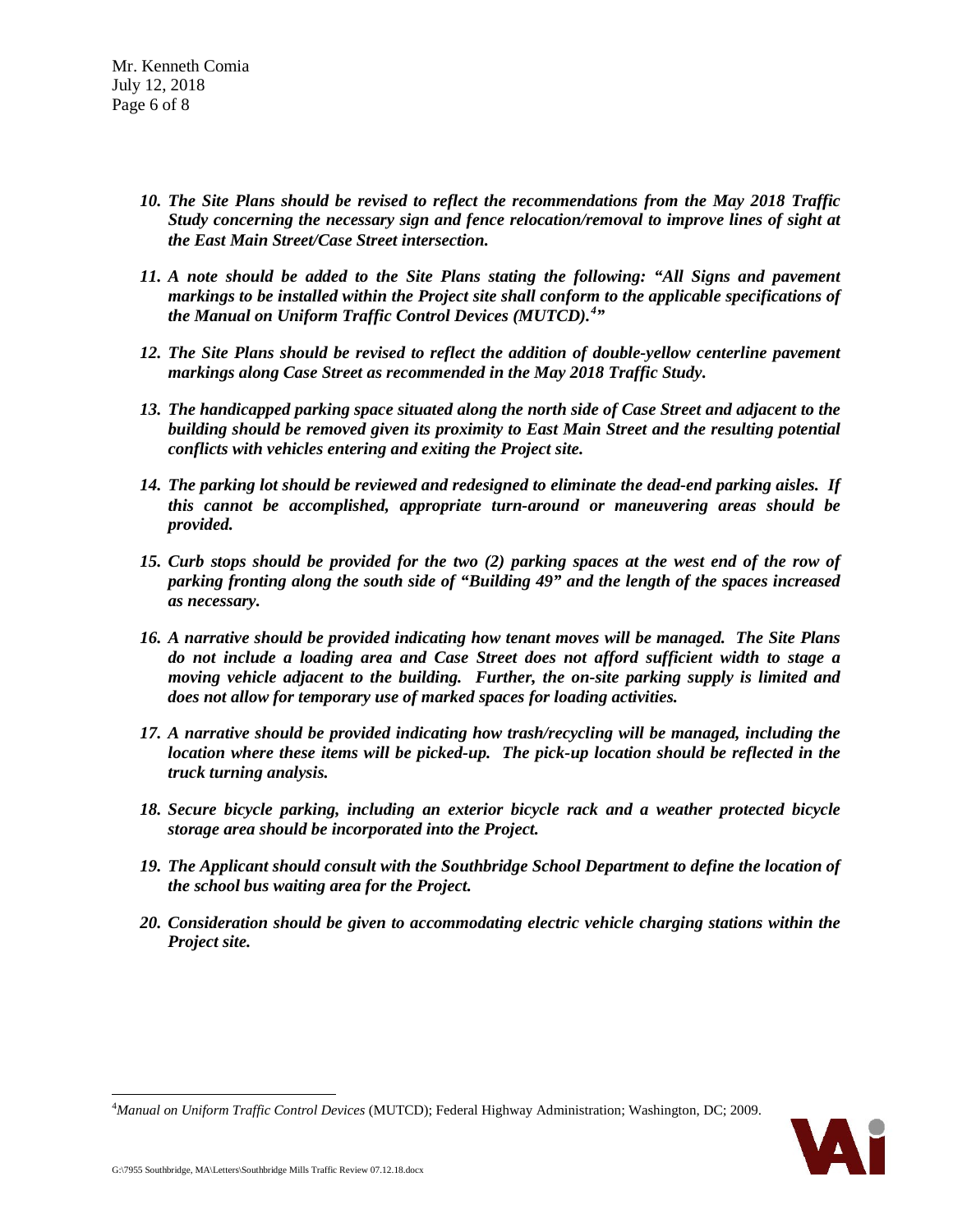Mr. Kenneth Comia July 12, 2018 Page 7 of 8

# **PARKING**

Section 703 - *Off-Street Parking and Loading*, of Article VII - *Special Regulations,* of the Town of Southbridge Zoning By-Laws requires that residential dwelling units with more than two bedrooms provide two (2) parking spaces for each dwelling unit, and that residential dwelling units having one or two bedrooms provide one (1) parking space for each dwelling unit. As proposed the Project will include 12 one-bedroom units, 31 two-bedroom units and five (5) three-bedroom units, which would require 53 parking spaces pursuant to the Zoning By-Laws. The Applicant has proposed to provide 53 parking spaces, of which 31 parking spaces will be located within the Project site and 22 parking spaces will be located on an adjacent parcel of land for which the Applicant has entered into a Ground Lease. As such, the proposed parking supply complies with the off-street parking requirements of the Zoning By-Laws.

*Comments: While compliant with the Zoning By-Laws, the parking ratio that is provided (1.1 spaces per residential unit) is relatively low. For context, parking demand data published by the ITE[5](#page-6-0) for a residential apartment community located in a suburban setting indicates that the average parking demand is approximately 1.23 vehicles per unit and the 85th percentile peak parking demand is approximately 1.94 vehicles per unit.[6](#page-6-1)*

> *The Applicant should indicate where parking for visitors, staff and prospective tenants will be accommodated.*

## **SUMMARY**

VAI has completed a review of the materials submitted on behalf of Southbridge Housing, LLC in support of the proposed Southbridge Mills residential community to be located at 5-15 Case Street in Southbridge, Massachusetts. Our review focused on the following areas as they relate to the Project: i) vehicle and pedestrian access and circulation; ii) MassDOT design standards; iii) Town Zoning requirements as they relate to access, parking and circulation; and iv) accepted Traffic Engineering and Transportation Planning practices.

Based on our review of the May 2018 Traffic Study and the accompanying Site Plans, we have determined that the materials were prepared in a professional manner and following the applicable standards of care. That being said, the information that was presented as a part of the May 2018 Traffic Study is not sufficient to ascertain the potential impact of the Project on the transportation infrastructure or to render an opinion as to the adequacy of the access to the Project site or the internal roadway network to safely convey vehicles, pedestrians and emergency vehicles. As such, we have requested that the Applicant provide an abbreviated *Transportation Impact Assessment* prepared in accordance with MassDOT's *Transportation Impact Assessment (TIA) Guidelines*. In addition, we have requested that the Applicant's engineer review and revise specific elements of the Site Plans with regard to access, internal

<span id="page-6-1"></span><sup>&</sup>lt;sup>6</sup>The  $85<sup>th</sup>$  percentile parking demand is defined as the observed parking demand that was found to be exceeded at 15 percent of the observation sites (or 15 percent of the observed values exceeded the 85<sup>th</sup> percentile parking demand). The 85<sup>th</sup> percentile parking demand can be considered a reasonable design value from which to assess potential parking demands for a project.



<span id="page-6-0"></span> <sup>5</sup> <sup>5</sup> Parking Generation, 4<sup>th</sup> Edition; Institute of Transportation Engineers; Washington, D.C.; 2010.